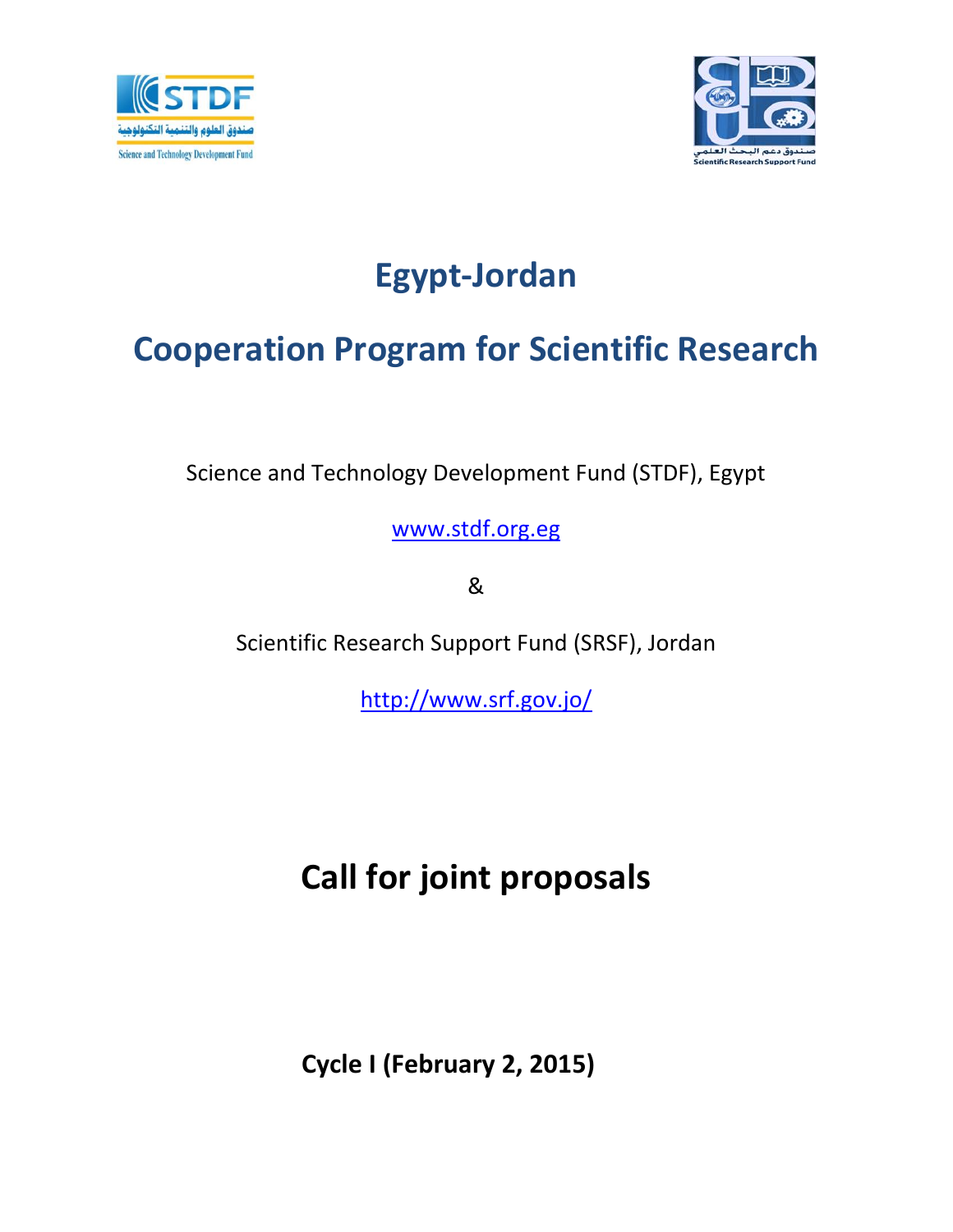



#### **I. Background:**

The Scientific Research Support Fund (SRSF) of Jordan and Science and Technology Development Fund (STDF) of Egypt agreed to co-finance collaborative research projects. The common commitment in promoting collaborative scientific research laid its foundation in June 2014 by signing the MoU on the Establishment of Egyptian-Jordanian Cooperation Program for Scientific Research as well as the joint Jordanian-Egyptian scientific workshop that took place in Amman during the period 21-22 December, 2014. The indicative average funding per country is equivalent to USD 30,000 per team (USD 60,000 per project). Each project will be funded for a period of up to two years. Based on the evaluations of the joint research proposals and consensus discussion between the Parties (ranking of the projects), STDF will fund Egyptian researchers and SRSF will fund Jordanian researchers according to the regulations of each organization. Applicants must submit their proposals in one of the following areas:

- 1- New and renewable energy;
- 2- Energy economics;
- 3- Water treatment and desalination;
- 4- Information and telecommunication technologies; and
- 5- Nanotechnology applications and developments.

Priority will be given to projects of applied nature expected to have a positive economical impact on partner countries.

Projects are conducted under the direction of an Egyptian and Jordanian Principal Investigators (PIs) and therefore, *must* have partner institutions from Egypt and the Jordan. Apart from being the Principal Investigators, each PI is responsible for coordinating the activities of the research project and his/her research team and is responsible for the submission of progress and final technical and fiscal reports. Work on joint projects may be performed at institutions in either or both countries, depending on the type of activity.

#### **II. Application:**

SRSF and STDF will open a call for proposals in accordance with their respective rules and conditions. The frame, submission, eligibility rules, evaluation process and period of the projects shall be decided by mutual consent of the SRSF and STDF. All applicants must fulfill national eligibility rules for their research grant application. After the closure date of the call, SRSF and STDF will exchange the result of application to each party by the official documents. The co-applicants will designate one national principal investigator for every proposal. All applications must be uploaded to the STDF/SRSF websites [\(www.stdf.org.eg](http://www.stdf.org.eg/) & [http://www.srf.gov.jo/\)](http://www.srf.gov.jo/) to which registration is required. Please note that proposals submitted as hard copies or sent via email will not be considered. Please download the Application Form template on the aforementioned websites.